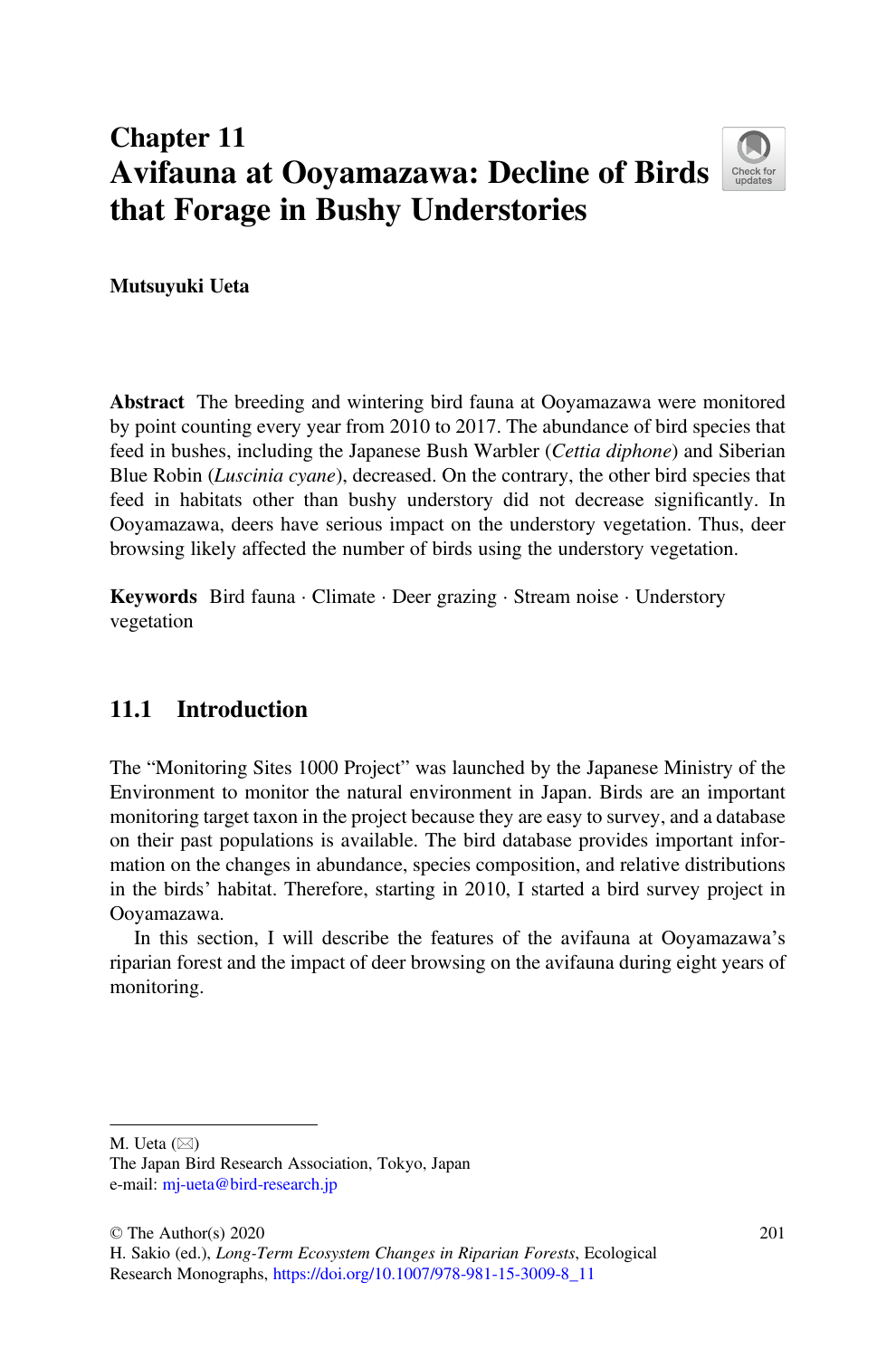#### 11.2 Characteristics of Avifauna at Ooyamazawa

The bird survey in Ooyamazawa was conducted from 2010 to 2017. I placed five fixed survey points within the study site, and the survey points were visited twice every breeding and wintering season. During the 8 years, I recorded a total of 44 and 23 species during the breeding season and wintering season, respectively (Table [11.1,](#page-2-0) Fig. [11.1](#page-4-0)).

## 11.2.1 Effects of Topography and Climate on Bird Fauna

The survey points in Ooyamazawa were located in the north-facing slope of a valley. The environment was cold and harsh, especially in winter. This may have been a factor affecting the avifauna of this study site.

I compared the avifauna of Ooyamazawa with that of the University of Tokyo Chichibu Forest (University Forest) situated on a southern slope about 5 km away from Ooyamazawa to compare the environmental effect. The University Forest is located at an altitude of about 1200 m and is covered by a deciduous broad-leaved forest dominated by Fagus japonica and F. crenata mixed with Tsuga sieboldii. The forest floor had once been dominated by Sasa borealis before deer browsing intensified. Currently, the forest floor is mostly denuded except for sporadic patches of Pieris japonica, which deers do not eat.

In the 2016 and 2017 breeding seasons, the total number of birds recorded in Ooyamazawa were 53 and 52, respectively, whereas those of the University Forest were 48 and 48, respectively. There were no differences between the abundances in the two study sites during the breeding season. However, during the wintering season of 2016 and 2017, the bird abundances in Ooyamazawa were 30 and 40, respectively, while those in the University Forest were 109 and 71, respectively. Overall, the birds in Ooyamazawa tended to decrease in the winter, while those in the University Forest tended to increase in the winter (Fig. [11.2\)](#page-5-0).

I compiled the bird data based on the birds' feeding habitat niche, to see the effect of the environment on their foraging behavior. During the wintering season at Ooyamazawa, ground-foraging birds decreased, while stem-foraging birds remained stable, and canopy-foraging birds decreased slightly (Fig. [11.2\)](#page-5-0). At the same time, in the University Forest, all birds increased, but especially the ground-foraging birds, which increased greatly (Fig. [11.2](#page-5-0)).

The study site at Ooyamazawa is covered with about 30 cm of snow in winter because of its location on the northern slope of a valley. On the other hand, the University Forest is located on the southern slope, which has little snow cover except during snowfall events.

In Ooyamazawa, the decrease in the abundance of ground-feeding birds in winter may be explained by the difficulty of feeding on snow-covered ground. On the other hand, because the University Forest is relatively free of snow, the ground-feeding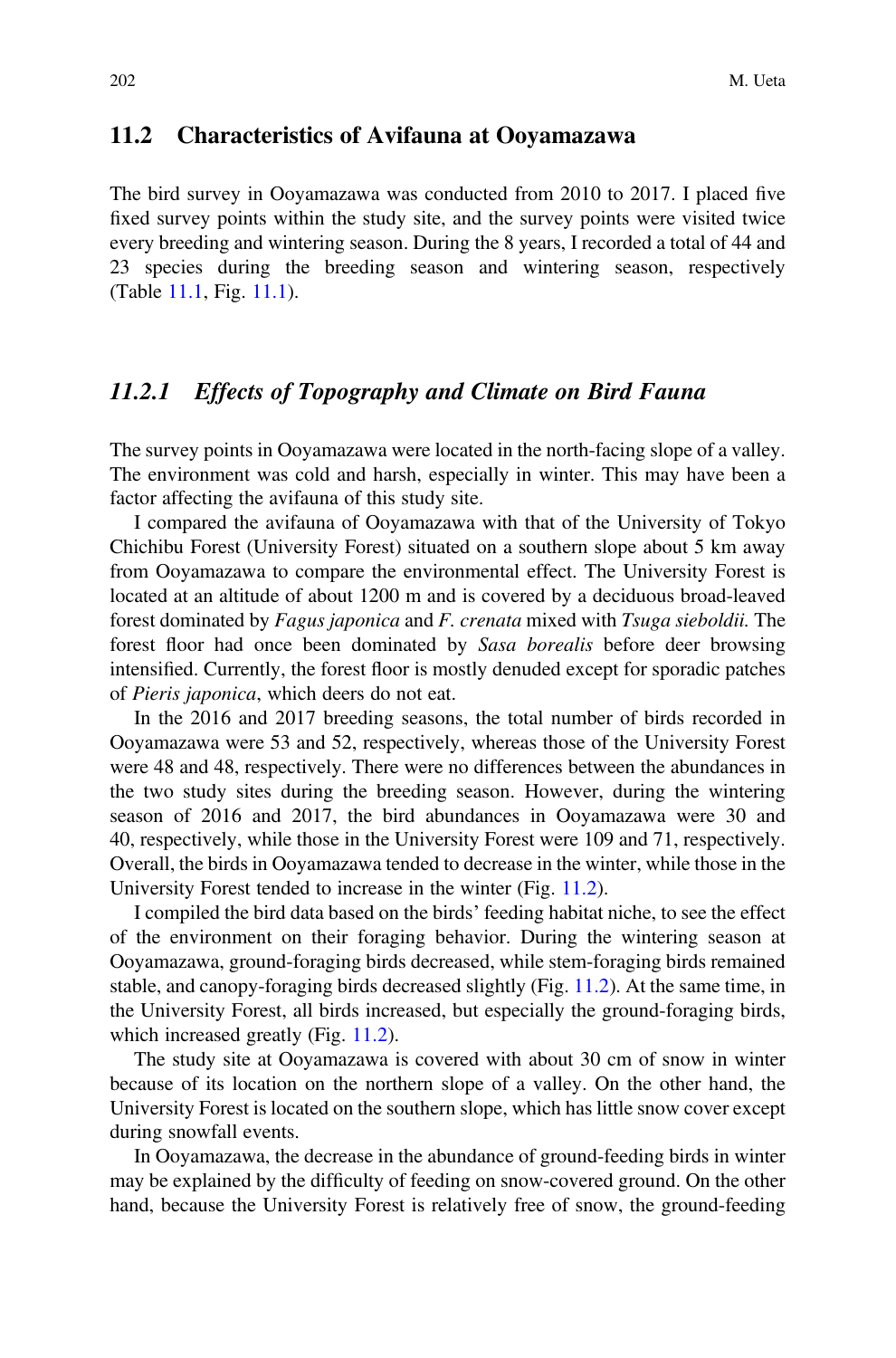| English name                         | Scientific name         | Summer        | Winter     | Forage         | Nest          |
|--------------------------------------|-------------------------|---------------|------------|----------------|---------------|
| Copper Pheasant                      | Syrmaticus              | Δ             | Δ          | G              | B             |
|                                      | soemmerringii           |               |            |                |               |
| Japanese Green Pigeon                | Treron sieboldii        | $^{\circ}$    |            | T              | T             |
| Rufous Hawk-Cuckoo                   | Hierococcyx             | $\circ$       |            | T              | P             |
|                                      | hyperythrus             |               |            |                |               |
| Lesser Cuckoo                        | Cuculus poliocephalus   | $\circ$       |            | T              | $\mathbf{P}$  |
| Oriental Cuckoo                      | Cuculus optatus         | $^{\circ}$    |            | T              | P             |
| White-throated Needletailed<br>Swift | Hirundapus caudacutus   | R             |            | A              |               |
| Pacific Swift                        | Apus pacificus          | $\mathbb{R}$  |            | $\overline{A}$ | L.            |
| Eurasian Sparrowhawk                 | Accipiter nisus         | Δ             |            | A              | T             |
| Oriental Scops Owl                   | Otus sunia              | Δ             |            | A              | $\mathsf{C}$  |
| Japanese Pygmy Woodpecker            | Dendrocopos kizuki      | $^{\circ}$    | $\circ$    | S              | C             |
| White-backed Woodpecker              | Dendrocopos leucotos    | $\circ$       | $\circ$    | S              | $\mathcal{C}$ |
| Great Spotted Woodpecker             | Dendrocopos major       | $\circ$       | Δ          | S              | $\mathcal{C}$ |
| Japanese Green Woodpecker            | Picus awokera           | $\circ$       | Δ          | S              | $\mathsf{C}$  |
| Eurasian Jay                         | Garrulus glandarius     | $^{\circ}$    | $\circ$    | T              | T             |
| Large-billed Crow                    | Corvus macrorhynchos    | $\circ$       | $\circ$    | G              | T             |
| Willow Tit                           | Poecile montanus        | $\circ$       | $^{\circ}$ | T              | $\mathcal{C}$ |
| Varied Tit                           | Poecile varius          | $\circ$       | $\circ$    | T              | $\mathcal{C}$ |
| Coal Tit                             | Periparus ater          | $^{\circ}$    | $^{\circ}$ | T              | $\mathsf{C}$  |
| Japanese Tit                         | Parus minor             | $^{\circ}$    | Δ          | T              | $\mathsf{C}$  |
| <b>Brown-eared Bulbul</b>            | Hypsipetes amaurotis    | Δ             | Δ          | T              | T             |
| Japanese Bush Warbler                | Cettia diphone          | $^{\circ}$    |            | B              | B             |
| Asian Stubtail                       | Urosphena               | Δ             |            | B              | B             |
|                                      | squameiceps             |               |            |                |               |
| Long-tailed Tit                      | Aegithalos caudatus     | $\circ$       | $\circ$    | T              | T             |
| Japanese Leaf Warbler                | Phylloscopus            | $\mathbb{R}$  |            | T              |               |
|                                      | xanthodryas             |               |            |                |               |
| Sakhalin Leaf Warbler                | Phylloscopus            | $^{\circ}$    |            | T              | B             |
|                                      | borealoides             |               |            |                |               |
| Eastern Crowned Leaf Warbler         | Phylloscopus coronatus  | $^{\circ}$    |            | T              | B             |
| Japanese White-eye                   | Zosterops japonicus     | Δ             |            | T              | T             |
| Eurasian Nuthatch                    | Sitta europaea          | $^{\circ}$    | $^{\circ}$ | S              | $\mathsf{C}$  |
| Eurasian Treecreeper                 | Certhia familiaris      | $\circ$       | $\circ$    | S              | $\mathsf{C}$  |
| Eurasian Wren                        | Troglodytes troglodytes | $^{\circ}$    | $\circ$    | G              | G             |
| <b>Brown Dipper</b>                  | Cinclus pallasii        | Δ             | Δ          | G              | G             |
| Siberian Thrush                      | Zoothera sibirica       | $\circ$       |            | G              | T             |
| Scaly Thrush                         | Zoothera dauma          | Δ             |            | G              | T             |
| Japanese Thrush                      | Turdus cardis           | Δ             |            | G              | T             |
| Brown-headed Thrush                  | Turdus chrysolaus       | Δ             |            | G              | T             |
| Naumann's Thrush                     | Turdus naumanni         |               | O          | T              | $\equiv$      |
| Japanese Robin                       | Luscinia akahige        | $^\copyright$ |            | B              | B             |
| Siberian Blue Robin                  | Luscinia cyane          | $^{\circ}$    |            | B              | B             |

<span id="page-2-0"></span>Table 11.1 List of birds recorded at Ooyamazawa

(continued)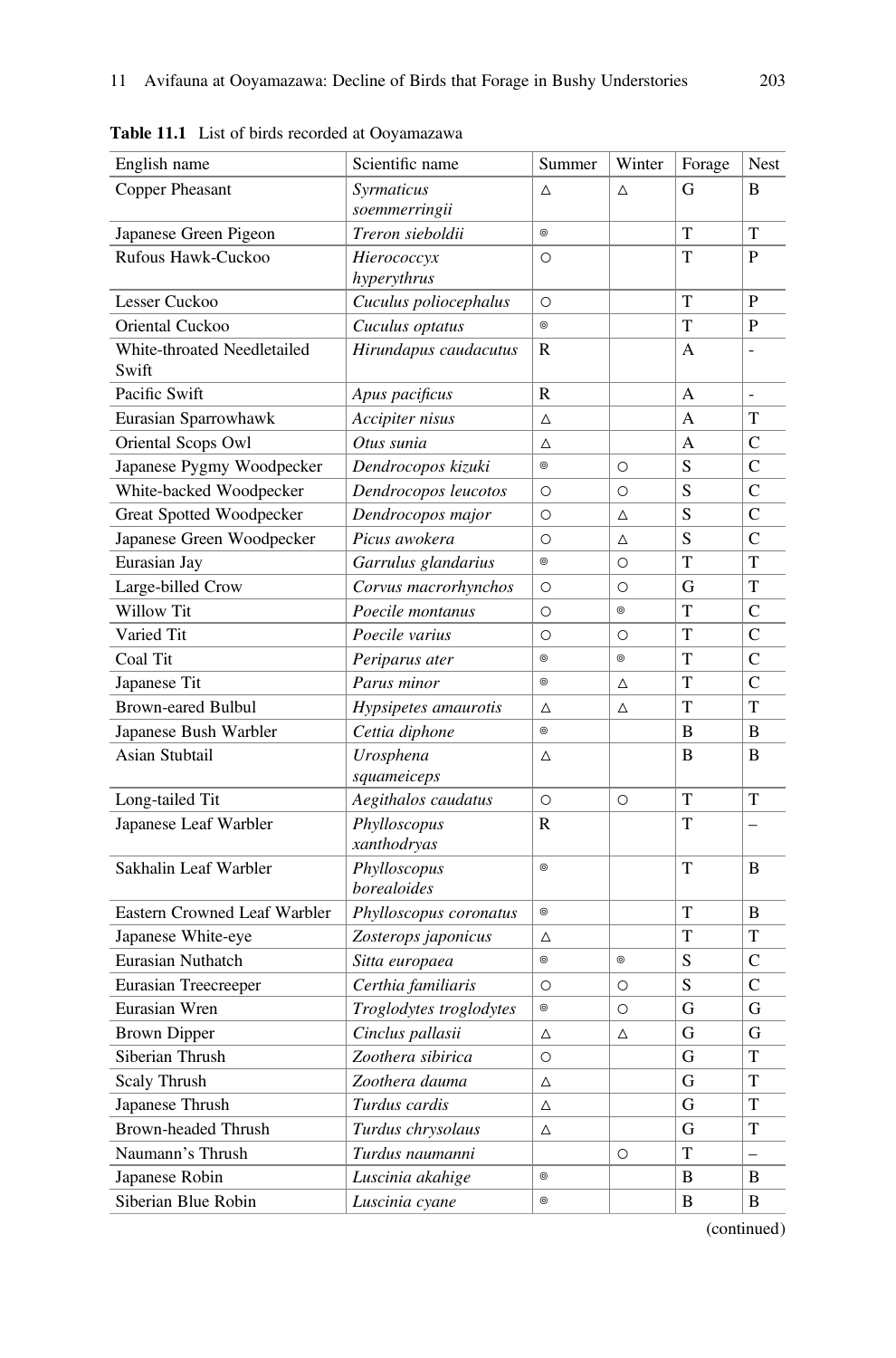| English name              | Scientific name          | Summer     | Winter     | Forage       | <b>Nest</b> |
|---------------------------|--------------------------|------------|------------|--------------|-------------|
| Red-flanked Bluetail      | Tarsiger cyanurus        | R          |            | G            |             |
| Narcissus Flycatcher      | Ficedula narcissina      | O          |            | T            | C           |
| Blue-and-white Flycatcher | Cyanoptila               | $^{\circ}$ |            | A            | G           |
|                           | cyanomelana              |            |            |              |             |
| Grey Wagtail              | Motacilla cinerea        | Δ          |            | G            | G           |
| <b>Brambling</b>          | Fringilla montifringilla |            | Δ          | T            |             |
| Eurasian Siskin           | Carduelis spinus         |            | Δ          | T            |             |
| Asian Rosy Finch          | Leucosticte arctoa       |            | Δ          | G            |             |
| Eurasian Bullfinch        | Pyrrhula pyrrhula        |            | $^{\circ}$ | $\mathsf{T}$ |             |
| Japanese Grosbeak         | Eophona personata        | Δ          | $\circ$    | G            | т           |
| Grey Bunting              | Emberiza variabilis      | R          |            | G            |             |
| Red-billed Leiothrix      | Leiothrix lutea          | $^{\circ}$ |            | B            | B           |

Table 11.1 (continued)

 $\circ$  dominant,  $\circ$  common,  $\wedge$  few, R rare

Forage: G ground-foraging, B bush, S stem, T tree, A air

Nest:  $G$  ground cliff,  $B$  bush,  $C$  cavity,  $T$  tree

birds over-wintering in this site may find it relatively easier to forage on the ground. The reason that the abundance of tree stem-feeding birds in Ooyamazawa did not change through the breeding and wintering seasons may be because tree stems are hardly affected by snow cover and thus continues to provide a foraging microhabitat throughout the year.

# 11.2.2 Effect of Stream Noise on Bird Fauna

Noise masking is a process that interferes with the use of acoustic signals that are critical to many bird species (Brumm and Slabbekoorn [2005;](#page-10-0) Francis et al. [2009\)](#page-10-1). Therefore, birds living in areas exposed to anthropogenic noise may experience reduced reproductive success, which may ultimately lead to the exclusion of species from an otherwise suitable habitat (Slabbekoorn and Ripmeester [2008\)](#page-10-2). Because stream noise is also thought to affect the avifauna, I studied the effects of stream noise on the local bird distribution during the breeding and wintering seasons between 2009 and 2012 in Ooyamazawa. In the breeding season, acoustic signals are especially important because they are used to establish and defend territory, and to provide cues for mating. Therefore, stream noise is expected to have a greater effect on the local bird distribution. I established three study sites, each of which included survey points with (50.3–57.9 dB (A)) and without stream noise  $(35.0-40.1$  dB  $(A))$ . I then counted the abundance of birds of each species within a radius of 50 m. Each study site was similar in terms of vegetation type and density.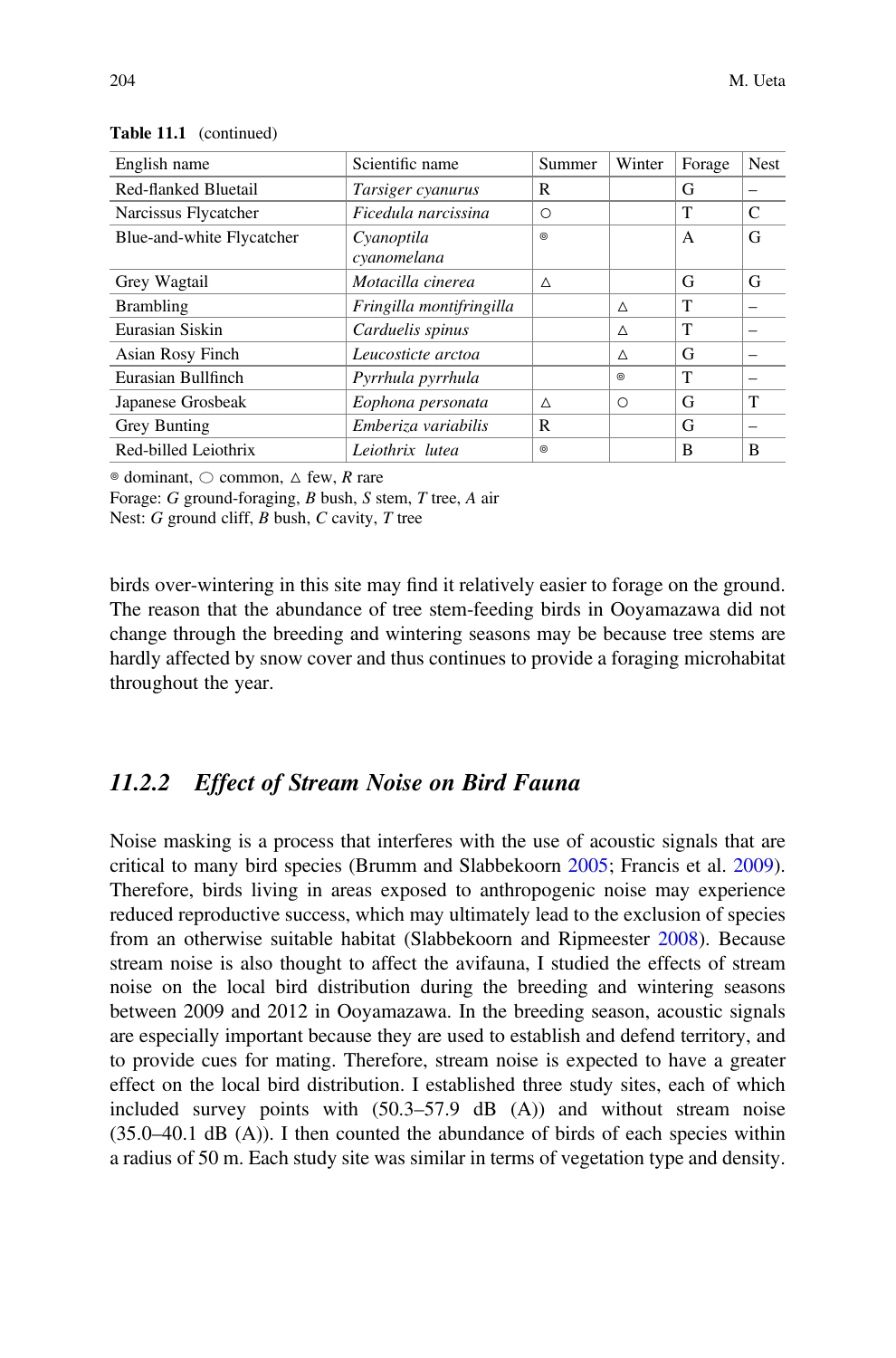<span id="page-4-0"></span>

Fig. 11.1 Dominant bird species observed at Ooyamazawa. (1) Cettia diphone (photo by Kaoru Fujii), (2) Phylloscopus borealoides (photo by Satoshi Miki), (3) Troglodytes troglodytes (photo by Hiroshi Uchida), (4) Luscinia cyane (photo by Hiroshi Uchida), (5) Cyanoptila cyanomelana (photo by Yoshihiko Yuasa), (6) Leiothrix lutea (photo by Yukitoshi Otsuka)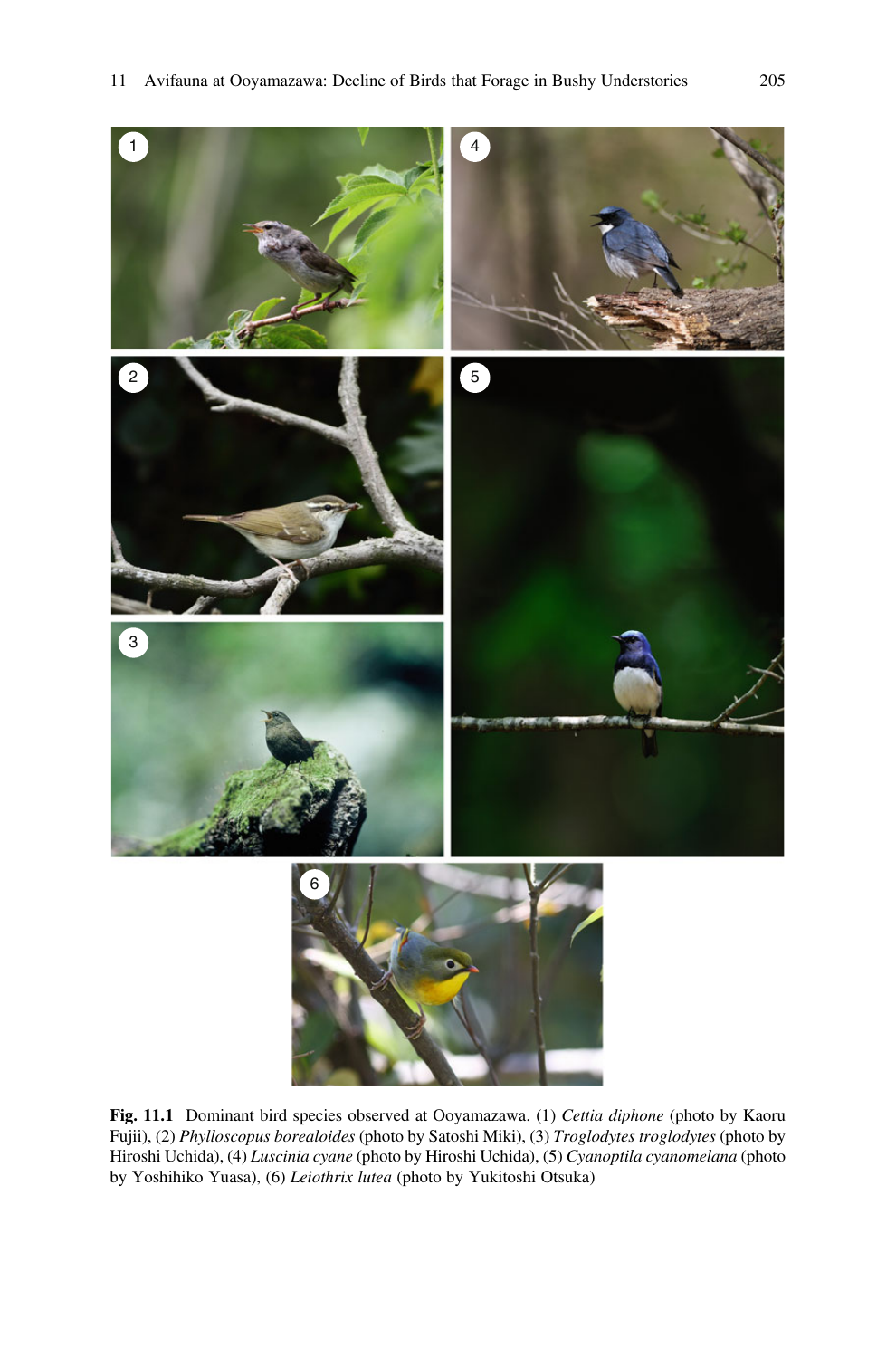<span id="page-5-0"></span>

The sound levels (sound pressure waves) at each survey point were characterized by their frequency and decibel range on an unweighted decibel scale. Sonograms for each bird species encountered were created from data obtained during the study.

During the breeding season when song communication is important, Sakhalin Leaf Warblers (Phylloscopus borealoides) were significantly more abundant in the sites with stream noise, but Eurasian Nuthatches (Sitta europaea) and Coal Tits (Periparus ater) were significantly more abundant in the sites free from stream noise (Fig. [11.3\)](#page-6-0). The numbers of Eurasian Wrens (Troglodytes troglodytes) and Blueand-White Flycatchers (Cyanoptitla cyanomelana) did not differ significantly between the two types of sites. In the wintering seasons, however, the numbers of S. europaea, P. ater and Willow Tits (Poecile montanus) did not differ significantly between the sites with and without stream noise (Fig. [11.3](#page-6-0)).

Phylloscopus borealoides and T. troglodytes sang at frequencies higher than 6000 Hz (Fig. [11.4](#page-6-1)); thus, they were little affected by the stream noise, because the sound pressure of stream noise was reduced at sound frequencies above 6000 kHz (Ueta [2012\)](#page-10-3). On the other hand, S. europaea and P. ater sang at frequencies lower than 6000 Hz. Therefore, the songs of these two species were greatly affected by stream noise.

Except for the stream noise, the general features of the environment in each study site were similar. It is likely that bird species that sing in the frequency range overlapping the loudest stream noise moved away from the noisy stream during the breeding season when song information is critically important for them. Birds that sang in a higher frequency seemed either to prefer the stream-side locations or to remain on the stream-side sites where the competition is low.

Although it is possible that bird sounds were unrecognizable due to the loud stream noise, the range of recorded sounds was only within 50 m; at this range, it has been confirmed that the observer can easily hear bird songs even in the presence of loud stream noise. Therefore, the effect of stream noise is more likely the result of a behavioral shift in birds rather than error on the part of the observers.

Many aquatic insects emerge along the river (Murakami [2001](#page-10-4)), which are an important food source for birds in the season when trees are without leaves. In Ooyamazawa where the bud-break occurs late, the tree leaves were not open during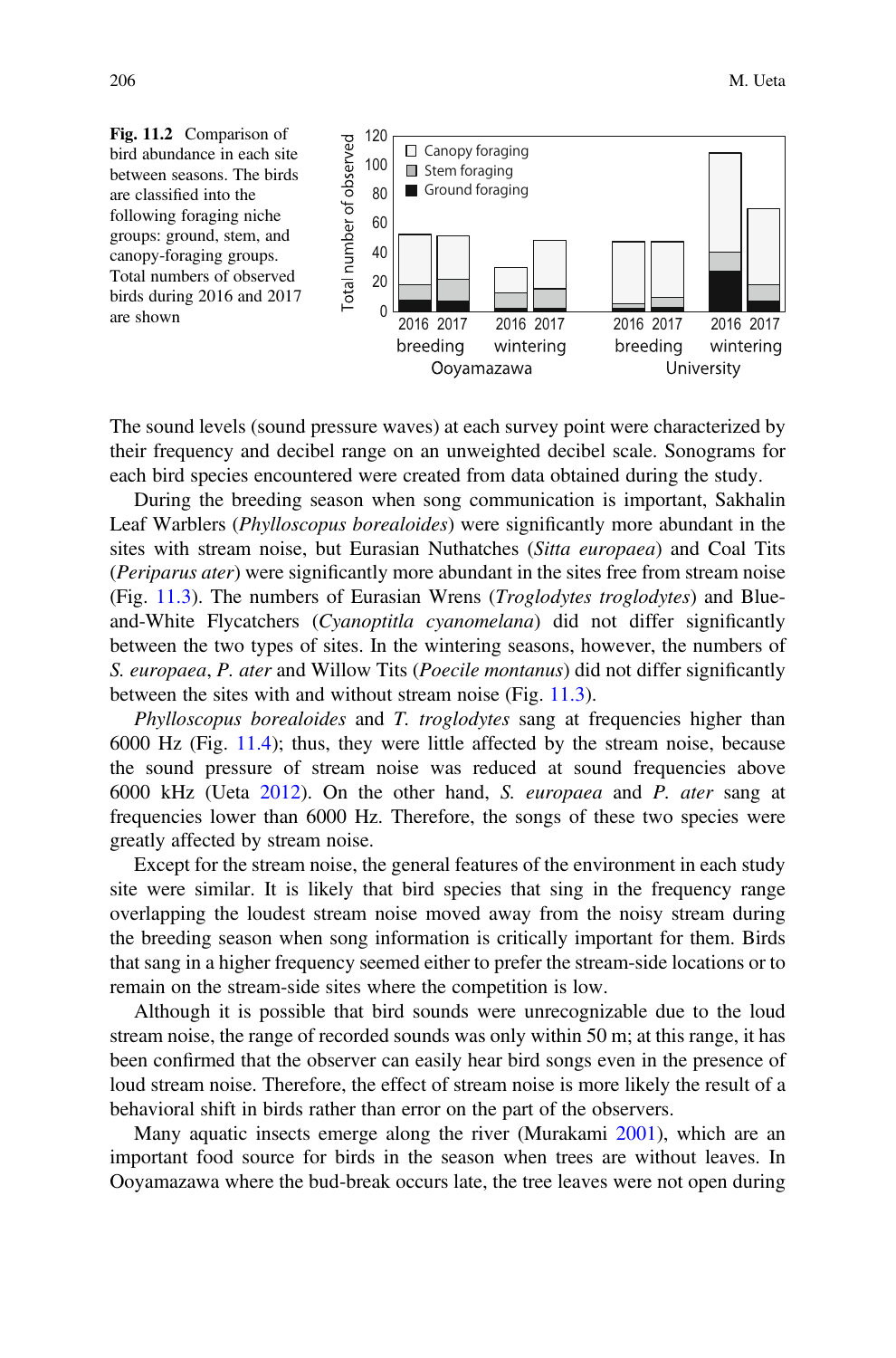<span id="page-6-0"></span>

Fig. 11.3 Comparison in observed occurrences of bird species between sites with (shaded bar) and without (open bar) stream noise.  $^*GLMM$   $P < 0.05$ 

<span id="page-6-1"></span>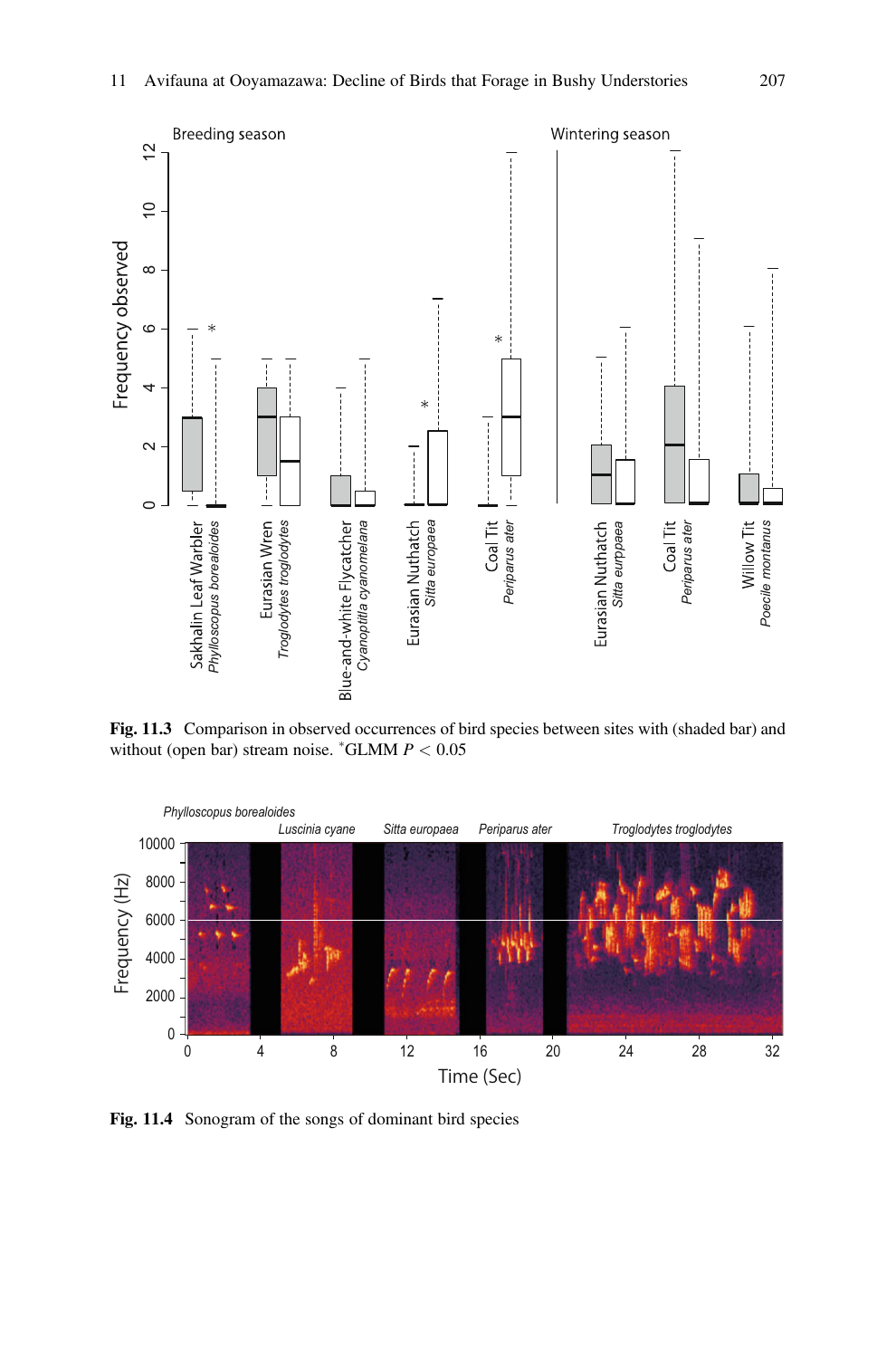the study's breeding period. Therefore, the abundance of leaf-feeders such as Lepidoptera larvae was likely low, which adds to the importance of emerging aquatic insects from the stream as the major food source for birds that forage for flying insects. If the availability of food for specialized insectivorous birds is more favorable on the stream-side, then it is possible that  $P$ . *borealoides* occurs more frequently in sites with stream noise even at the cost of the stream noise interfering with bird communication. However, for other bird species that do not benefit from flying insects, there is a cost to living in the stream-side, and thus these species are less abundant.

These results suggest that stream noise affects the avifauna of Ooyamazawa in the breeding season by hindering communication through song.

#### 11.3 Decrease of Bird Species that Feed in Bushes

In Ooyamazawa, the forest understory, especially Sasa borealis, has decreased due to the impact of browsing by Sika Deer (Cervus nippon) since 2000 (Sakio et al. [2013,](#page-10-5) Chap. [8\)](https://doi.org/10.1007/978-981-15-3009-8_8). To investigate the impact of browsing by C. nippon on avifauna, I analyzed the population trends of the 15 most common bird species that were recorded in more than 20 surveys. Population indices and long-term trends for each species were calculated using TRIM (Trends and Indices for Monitoring data, Package "rtrim 2.0.4" Bogaart et al. [2018\)](#page-10-6).

The abundance of bird species that feed in bushes, namely the Japanese Bush Warbler (Cettia diphone), Siberian Blue Robin (Luscinia cyane), Japanese Robin (Luscinia akahige), and Red-billed Leiothrix (Leiothrix lutea) decreased significantly during the 8 years of monitoring (Fig. [11.5](#page-8-0)). By 2017, these birds had almost completely disappeared from the study site. The abundance of bird species that nest in bushes, namely P. borealoides and the Eastern Crowned Willow Warbler (Phylloscopus coronatus) also decreased, but they were still observed in 2017.

On the contrary, the other bird species that feed in habitats other than bushy understory did not decrease significantly (Fig. [11.6](#page-9-0)). The levels of the White-bellied Green pigeon (Treron sieboldii), T. troglodytes, and C. cyanomelana increased significantly.

After the loss of the Ooyamazawa forest understory, especially S. borealis, due to the impact of browsing by C. nippon, S. borealis experienced a bloom in 2013. After this, however, the remaining S. borealis died and have not revived since then. Therefore, the decline of bush-habitat birds, especially from around 2013, was likely caused by heavy deer browsing and the blooming-dieback phase of S. borealis. Similar declines in bird populations that feed in bushes have been observed in other forests in Japan that have experienced heavy deer browsing pressure (Hino [2006](#page-10-7), Ueta et al. [2014](#page-10-8)).

Phylloscopus borealoides and P. coronatus that feed in the tree canopy and nest in bushes decreased but were still observed in 2017. These birds are less dependent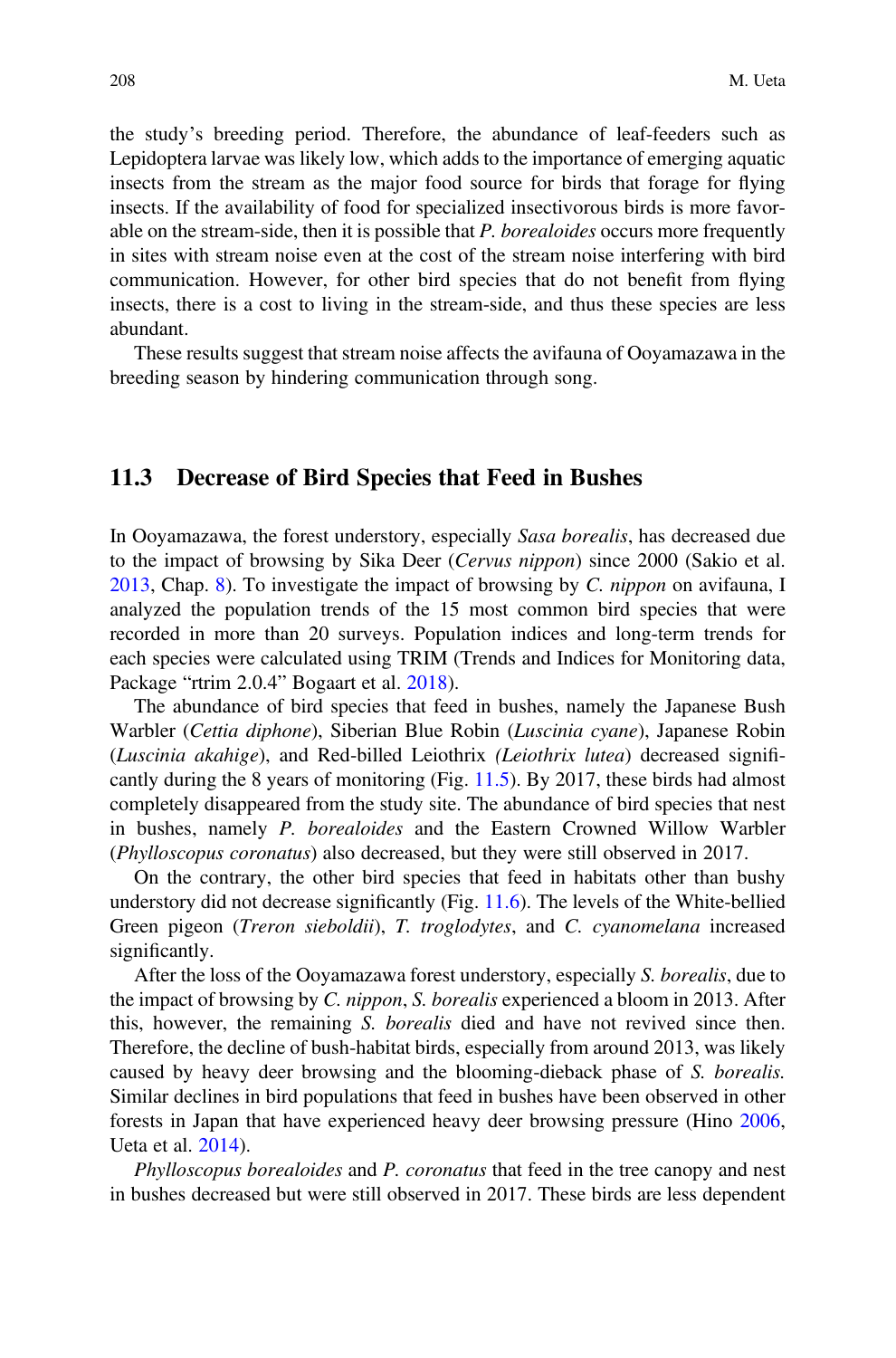<span id="page-8-0"></span>

Fig. 11.5 The trends of population indices for six bird species that use bushes for feeding and/or nesting sites. Shaded areas show confidence intervals. The population index is presented with 2010 as the base year  $(=1)$ 

on the forest understory compared to the bush-specialist species; thus, they have continued to inhabit the site.

Since the cessation of most forestry efforts in the 1970s, Japanese forests have matured. Therefore, at a nationwide scale, the abundance of bird species that depend on mature forests have also increased (Yamaura et al. [2009](#page-10-9)). Although summer visitor species experienced a rapid decline once in the 1980s and again in the 1990s (Higuchi and Morishita [1999\)](#page-10-10), their populations are currently undergoing a restoration (Ueta [2016](#page-10-11)). This current general situation of Japanese forests may explain the significant increase in the populations of  $T$ . sieboldii and  $C$ . cyanomelana, as well as the stable population trend of other species.

The understory vegetation of the University Forest, located on a southern slope about five kilometers away from Ooyamazawa, was once also heavily affected by deer browsing. As a consequence, the former S. borealis understory is currently being replaced by *Pieris japonica* (Ericaceae), a species that deers do not eat. A similar change may occur in Ooyamazawa. The abundance levels of some of the birds using the forest understory will likely recover in response to these changes, although some species will not be able to respond. Since this is an ongoing process, it would be interesting to see what happens in the future through continued monitoring of the avifauna.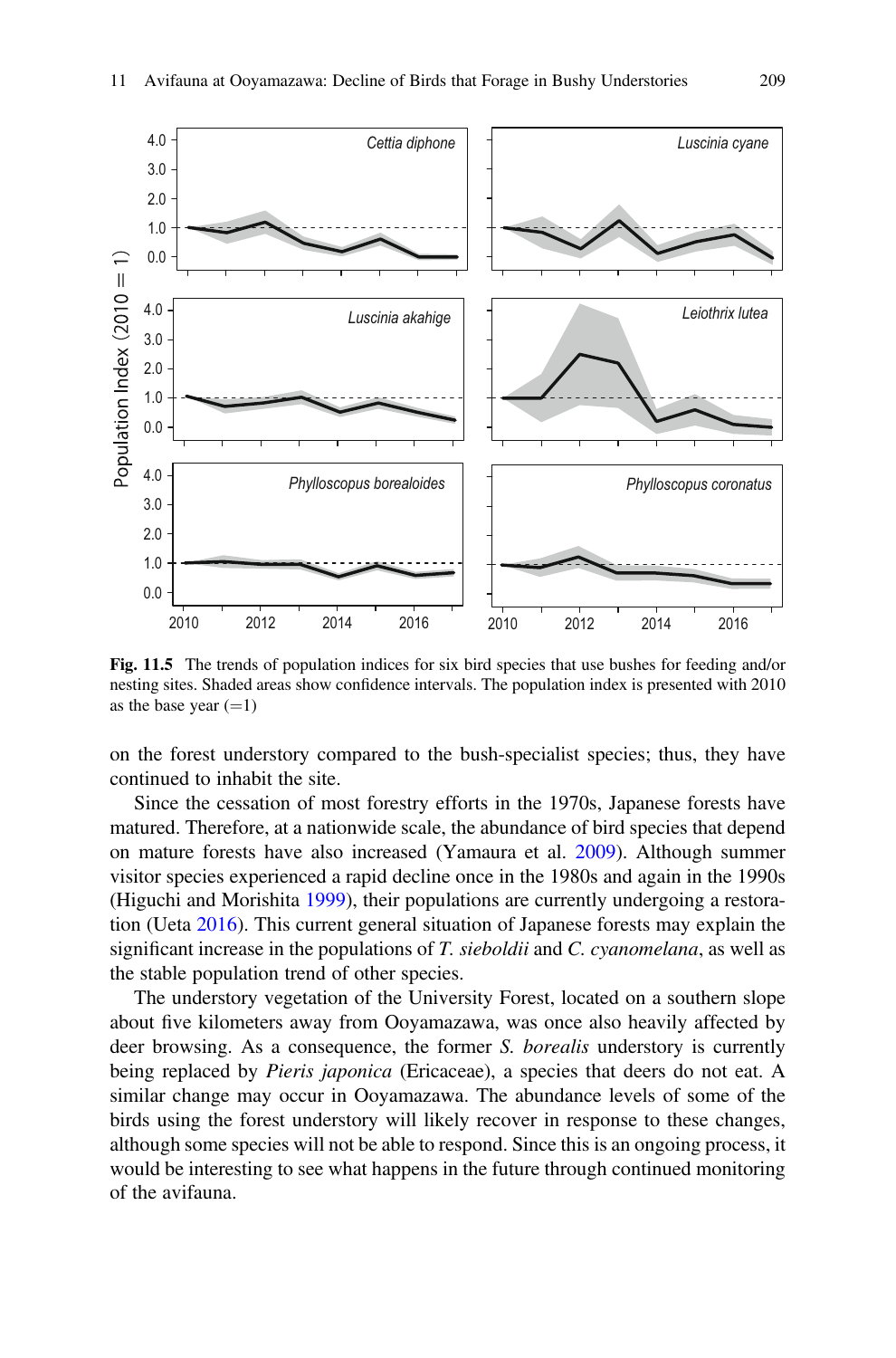<span id="page-9-0"></span>

Fig. 11.6 The trends of population indices for nine bird species that do not use bushy understory for feeding and/or nesting sites. Shaded areas show confidence intervals. The population index is presented with 2010 as the base year  $(=1)$